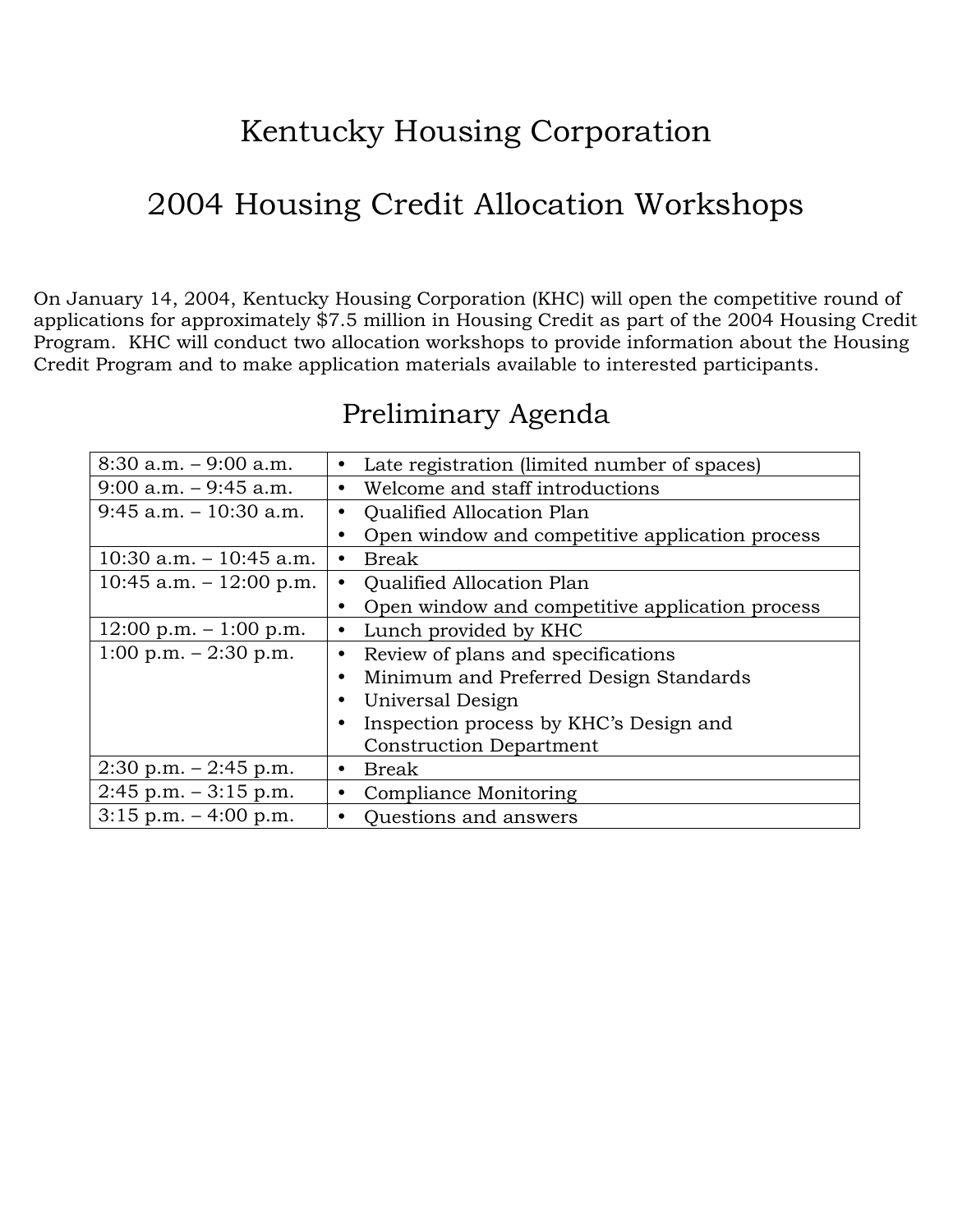## **Kentucky Housing Corporation Housing Credit Allocation Workshop Registration Form**

(Complete one per attendee)

There is no charge for the allocation workshop, however, Kentucky Housing Corporation must have an accurate count of attendees to ensure adequate food and room accommodations.

Workshop Information. **Please indicate whether you will be attending the Frankfort or Louisville workshop. Due to the limited number of spaces, participants may register for only one workshop.**

 $\Box$ 

 $\mathcal{L}^{\text{max}}$ Wednesday, January 14, 2004 in Frankfort at the Salato Wildlife Education Center at the KY Department of Fish and Wildlife Resources Game Farm **(Registration Deadline – January 7, 2004 – limited to 40 people)**

Thursday, January 15, 2004 in Louisville at the Kentucky Society of Certified Public Accountants Headquarters **(Registration Deadline – January 7, 2004 – limited to 75 people)**

Please register early because there is a **limited number of spaces available**. Availability will be on a first-come, first-served basis. Registration forms will be accepted through e-mail, fax and regular mail.

| Name:           | Title:                                                                                                                                                                                                                        |  |
|-----------------|-------------------------------------------------------------------------------------------------------------------------------------------------------------------------------------------------------------------------------|--|
| Company Name:   | the control of the control of the control of the control of the control of the control of the control of the control of the control of the control of the control of the control of the control of the control of the control |  |
| Address:        |                                                                                                                                                                                                                               |  |
| Phone Number:   | Fax Number:                                                                                                                                                                                                                   |  |
| E-mail Address: |                                                                                                                                                                                                                               |  |

#### *If you have specific questions or topics that you would like addressed during the workshops, please forward those to Rachel Townsend.*

Those who are unable to attend either workshop can obtain application materials from KHC's Web site at [www.kyhousing.org](http://www.kyhousing.org/) or they can request the application materials after January 15, 2004 by contacting Rachel Townsend, at the address and phone number below.

| Please return registration form to: | Rachel Townsend                      |
|-------------------------------------|--------------------------------------|
|                                     | Kentucky Housing Corporation         |
|                                     | 1231 Louisville Rd.                  |
|                                     | Frankfort, KY 40601                  |
|                                     | Phone: (502) 564-7630, extension 700 |
|                                     | Fax: (502) 564-4598                  |
|                                     | E-mail: rtownsend@kyhousing.org      |